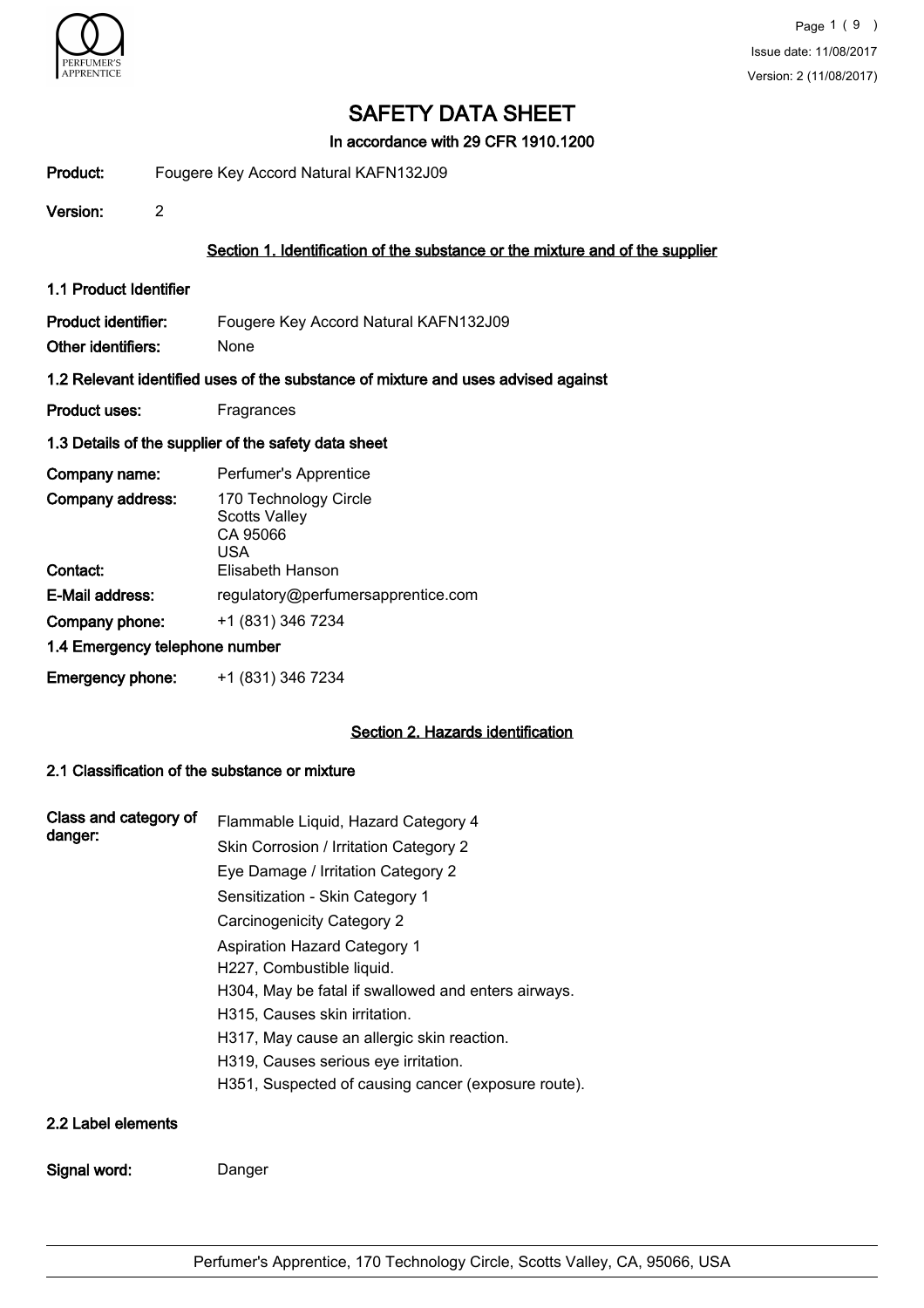

#### In accordance with 29 CFR 1910.1200

| Product:                     | Fougere Key Accord Natural KAFN132J09                                                                                                                                                                                                                                                                                                                                                                                                                                                                                                                                                                                                                                                                                                                                                                                                                                                                                                                                                                                                                                                                                                                                                                                                                                                                                                              |  |  |
|------------------------------|----------------------------------------------------------------------------------------------------------------------------------------------------------------------------------------------------------------------------------------------------------------------------------------------------------------------------------------------------------------------------------------------------------------------------------------------------------------------------------------------------------------------------------------------------------------------------------------------------------------------------------------------------------------------------------------------------------------------------------------------------------------------------------------------------------------------------------------------------------------------------------------------------------------------------------------------------------------------------------------------------------------------------------------------------------------------------------------------------------------------------------------------------------------------------------------------------------------------------------------------------------------------------------------------------------------------------------------------------|--|--|
| Version:                     | $\overline{2}$                                                                                                                                                                                                                                                                                                                                                                                                                                                                                                                                                                                                                                                                                                                                                                                                                                                                                                                                                                                                                                                                                                                                                                                                                                                                                                                                     |  |  |
| <b>Hazard statements:</b>    | H227, Combustible liquid.<br>H304, May be fatal if swallowed and enters airways.<br>H315, Causes skin irritation.<br>H317, May cause an allergic skin reaction.<br>H319, Causes serious eye irritation.<br>H351, Suspected of causing cancer (exposure route).                                                                                                                                                                                                                                                                                                                                                                                                                                                                                                                                                                                                                                                                                                                                                                                                                                                                                                                                                                                                                                                                                     |  |  |
| Precautionary<br>statements: | P202, Do not handle until all safety precautions have been read and understood.<br>P210, Keep away from heat, sparks, open flames and hot surfaces. - No smoking.<br>P261, Avoid breathing vapour or dust.<br>P264, Wash hands and other contacted skin thoroughly after handling.<br>P272, Contaminated work clothing should not be allowed out of the workplace.<br>P280, Wear protective gloves/eye protection/face protection.<br>P301/310, IF SWALLOWED: Immediately call a POISON CENTER or doctor/physician.<br>P302/352, IF ON SKIN: Wash with plenty of soap and water.<br>P305/351/338, IF IN EYES: Rinse cautiously with water for several minutes. Remove contact<br>lenses, if present and easy to do. Continue rinsing.<br>P308/313, IF exposed or concerned: Get medical advice/attention.<br>P331, Do not induce vomiting.<br>P333/313, If skin irritation or rash occurs: Get medical advice/attention.<br>P337/313, If eye irritation persists: Get medical advice/attention.<br>P362, Take off contaminated clothing and wash before reuse.<br>P370/378, In case of fire: Use carbon dioxide, dry chemical, foam for extinction.<br>P403/235, Store in a well-ventilated place. Keep cool.<br>P405, Store locked up.<br>P501, Dispose of contents/container to approved disposal site, in accordance with local<br>regulations. |  |  |
| Pictograms:                  |                                                                                                                                                                                                                                                                                                                                                                                                                                                                                                                                                                                                                                                                                                                                                                                                                                                                                                                                                                                                                                                                                                                                                                                                                                                                                                                                                    |  |  |
| Other hazards:               | None                                                                                                                                                                                                                                                                                                                                                                                                                                                                                                                                                                                                                                                                                                                                                                                                                                                                                                                                                                                                                                                                                                                                                                                                                                                                                                                                               |  |  |
|                              | Section 3. Composition / information on ingredients                                                                                                                                                                                                                                                                                                                                                                                                                                                                                                                                                                                                                                                                                                                                                                                                                                                                                                                                                                                                                                                                                                                                                                                                                                                                                                |  |  |
| 3.2 Mixtures                 |                                                                                                                                                                                                                                                                                                                                                                                                                                                                                                                                                                                                                                                                                                                                                                                                                                                                                                                                                                                                                                                                                                                                                                                                                                                                                                                                                    |  |  |
| <b>Contains:</b>             |                                                                                                                                                                                                                                                                                                                                                                                                                                                                                                                                                                                                                                                                                                                                                                                                                                                                                                                                                                                                                                                                                                                                                                                                                                                                                                                                                    |  |  |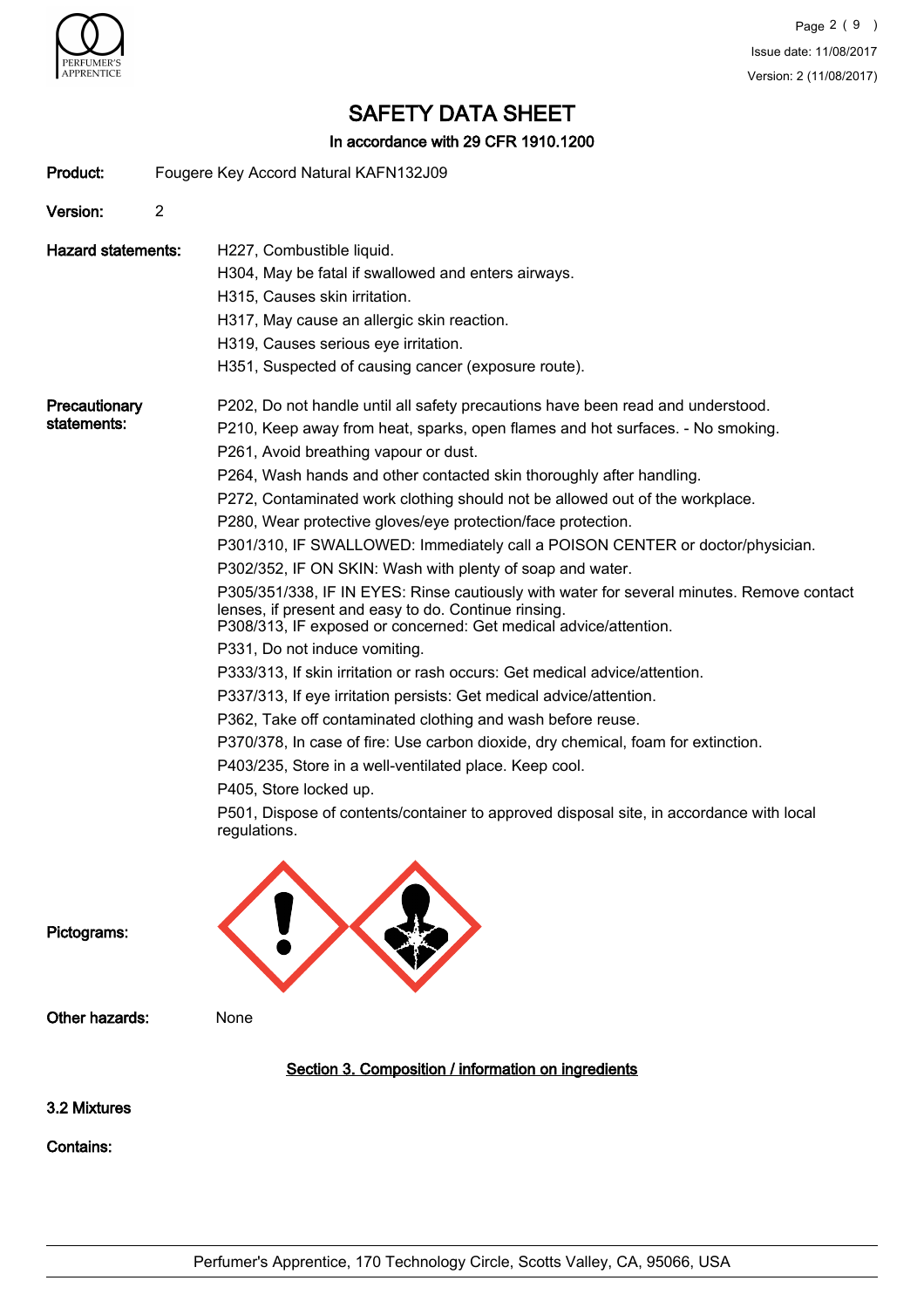

### In accordance with 29 CFR 1910.1200

#### Product: Fougere Key Accord Natural KAFN132J09

#### Version: 2

| Name               | <b>CAS</b>    | EC.       | %           | <b>GHS Classification</b>                                 |
|--------------------|---------------|-----------|-------------|-----------------------------------------------------------|
| d-Limonene         | 5989-27-5     | 227-813-5 | $5 - 10%$   | FL 3-SCI 2-SS 1B-AH 1:H226-H304-<br>H315-H317             |
| Linalyl acetate    | 115-95-7      | 204-116-4 | 1-<5%       | FL 4-SCI 2-EDI 2A;H227-H315-H319                          |
| Piperonal          | 120-57-0      | 204-409-7 | $0.1 - 1\%$ | SS 1B;H317                                                |
| Geraniol           | 106-24-1      | 203-377-1 | $0.1 - 1\%$ | SCI 2-EDI 1-SS 1;H315-H317-H318                           |
| dl-Citronellol     | 106-22-9      | 203-375-0 | $0.1 - 1\%$ | SCI 2-EDI 2A-SS 1B:H315-H317-H319                         |
| I-Citronellol      | 7540-51-4     | 231-415-7 | $0.1 - 1\%$ | SCI 2-EDI 2A-SS 1B:H315-H317-H319                         |
| Estragole          | 140-67-0      | 205-427-8 | $0.1 - 1\%$ | FL 4-ATO 4-SS 1B-MUT 2-CAR 2;<br>H227-H302-H317-H341-H351 |
| Myrcene            | 123-35-3      | 204-622-5 | $0.1 - 1\%$ | FL 3-SCI 2-EDI 2A-AH 1;H226-H304-<br>H315-H319            |
| I-Limonene         | 5989-54-8     | 227-815-6 | $< 0.1\%$   | FL 3-SCI 2-SS 1B-AH 1; H226-H304-<br>H315-H317            |
| alpha-Pinene       | $80 - 56 - 8$ | 201-291-9 | $< 0.1\%$   | FL 3-SCI 2-SS 1B-AH 1:H226-H304-<br>H315-H317             |
| beta-Pinene        | 127-91-3      | 204-872-5 | < 0.1%      | FL 3-SCI 2-SS 1B-AH 1; H226-H304-<br>H315-H317            |
| beta-Caryophyllene | 87-44-5       | 201-746-1 | $< 0.1\%$   | AH 1:H304                                                 |
| Terpinolene        | 586-62-9      | 209-578-0 | < 0.1%      | FL 4-SS 1B-AH 1:H227-H304-H317                            |

The exact percentage concentrations of components are being withheld as a trade secret.

#### Substances with Community workplace exposure limits, not listed above:

Not Applicable

#### Section 4. First-aid measures

#### 4.1 Description of first aid measures

IF SWALLOWED: Immediately call a POISON CENTER or doctor/physician.

IF ON SKIN: Wash with plenty of soap and water.

IF IN EYES: Rinse cautiously with water for several minutes. Remove contact lenses, if present and easy to do. Continue rinsing.

IF exposed or concerned: Get medical advice/attention.

# 4.2 Most important symptoms and effects, both acute and delayed

May be fatal if swallowed and enters airways.

Causes skin irritation.

May cause an allergic skin reaction.

Causes serious eye irritation.

Suspected of causing cancer (exposure route).

# 4.3 Indication of any immediate medical attention and special treatment needed

None expected, see Section 4.1 for further information.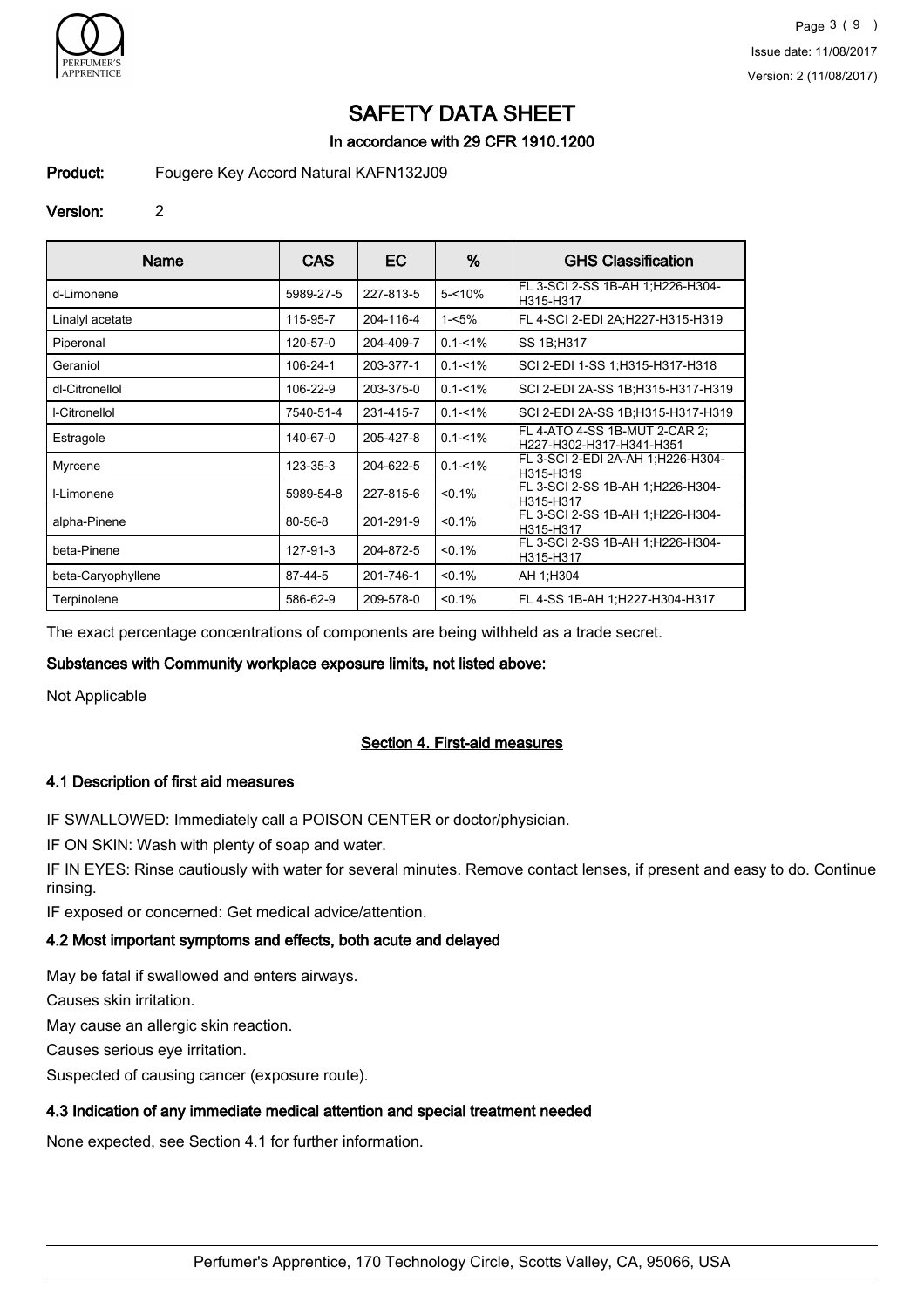

In accordance with 29 CFR 1910.1200

Product: Fougere Key Accord Natural KAFN132J09

Version: 2

# **SECTION 5: Firefighting measures**

#### 5.1 Extinguishing media

Suitable media: Carbon dioxide, Dry chemical, Foam.

#### 5.2 Special hazards arising from the substance or mixture

In case of fire, may be liberated: Carbon monoxide, Unidentified organic compounds.

#### 5.3 Advice for fire fighters:

In case of insufficient ventilation, wear suitable respiratory equipment.

#### Section 6. Accidental release measures

#### 6.1 Personal precautions, protective equipment and emergency procedures:

Avoid inhalation. Avoid contact with skin and eyes. See protective measures under Section 7 and 8.

#### 6.2 Environmental precautions:

Keep away from drains, surface and ground water, and soil.

#### 6.3 Methods and material for containment and cleaning up:

Remove ignition sources. Provide adequate ventilation. Avoid excessive inhalation of vapours. Contain spillage immediately by use of sand or inert powder. Dispose of according to local regulations.

#### 6.4 Reference to other sections:

Also refer to sections 8 and 13.

#### Section 7. Handling and storage

#### 7.1 Precautions for safe handling:

Keep away from heat, sparks, open flames and hot surfaces. - No smoking. Use personal protective equipment as required. Use in accordance with good manufacturing and industrial hygiene practices. Use in areas with adequate ventilation Do not eat, drink or smoke when using this product.

#### 7.2 Conditions for safe storage, including any incompatibilities:

Store in a well-ventilated place. Keep container tightly closed. Keep cool. Ground/bond container and receiving equipment. Use explosion-proof electrical, ventilating and lighting equipment. Use only non-sparking tools. Take precautionary measures against static discharge.

#### 7.3 Specific end use(s):

Fragrances: Use in accordance with good manufacturing and industrial hygiene practices.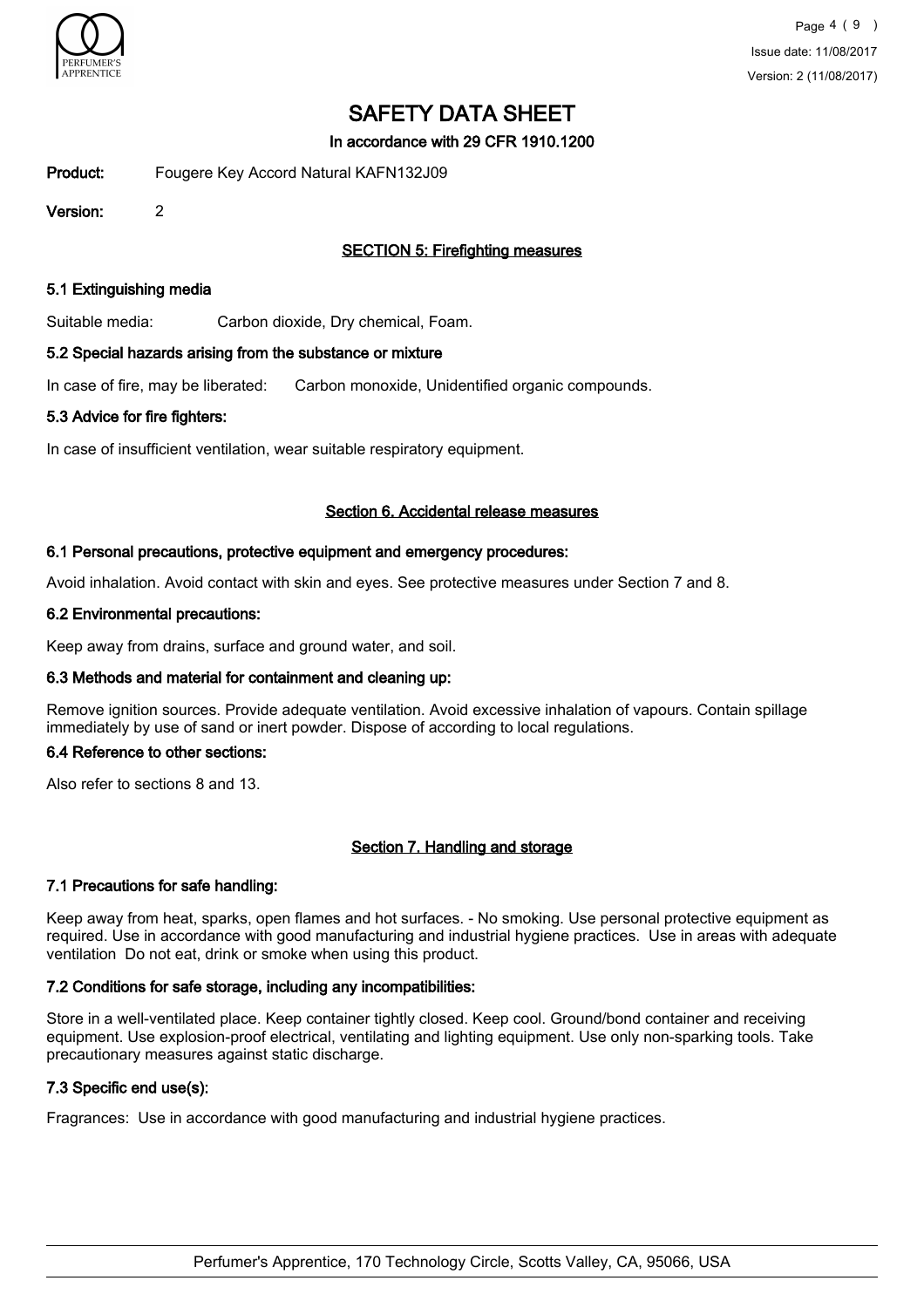

In accordance with 29 CFR 1910.1200

Product: Fougere Key Accord Natural KAFN132J09

Version: 2

### Section 8. Exposure controls/personal protection

#### 8.1 Control parameters

Workplace exposure limits: Not Applicable

### 8.2 Exposure Controls

#### Eye / Skin Protection

Wear protective gloves/eye protection/face protection

#### Respiratory Protection

Under normal conditions of use and where adequate ventilation is available to prevent build up of excessive vapour, this material should not require special engineering controls. However, in conditions of high or prolonged use, or high temperature or other conditions which increase exposure, the following engineering controls can be used to minimise exposure to personnel: a) Increase ventilation of the area with local exhaust ventilation. b) Personnel can use an approved, appropriately fitted respirator with organic vapour cartridge or canisters and particulate filters. c) Use closed systems for transferring and processing this material.

Also refer to Sections 2 and 7.

## Section 9. Physical and chemical properties

#### 9.1 Information on basic physical and chemical properties

| Appearance:                    | Liquid         |
|--------------------------------|----------------|
| Odour:                         | Not determined |
| pH:                            | Not determined |
| Initial boiling point / range: | Not determined |
| Flash point:                   | 83.33 °C       |
| Vapour pressure:               | Not determined |
| <b>Relative density:</b>       | 0.9400         |
| Solubility(ies):               | Not determined |
| 9.2 Other information:         | None available |

## Section 10. Stability and reactivity

#### 10.1 Reactivity:

Presents no significant reactivity hazard, by itself or in contact with water.

#### 10.2 Chemical stability:

Good stability under normal storage conditions.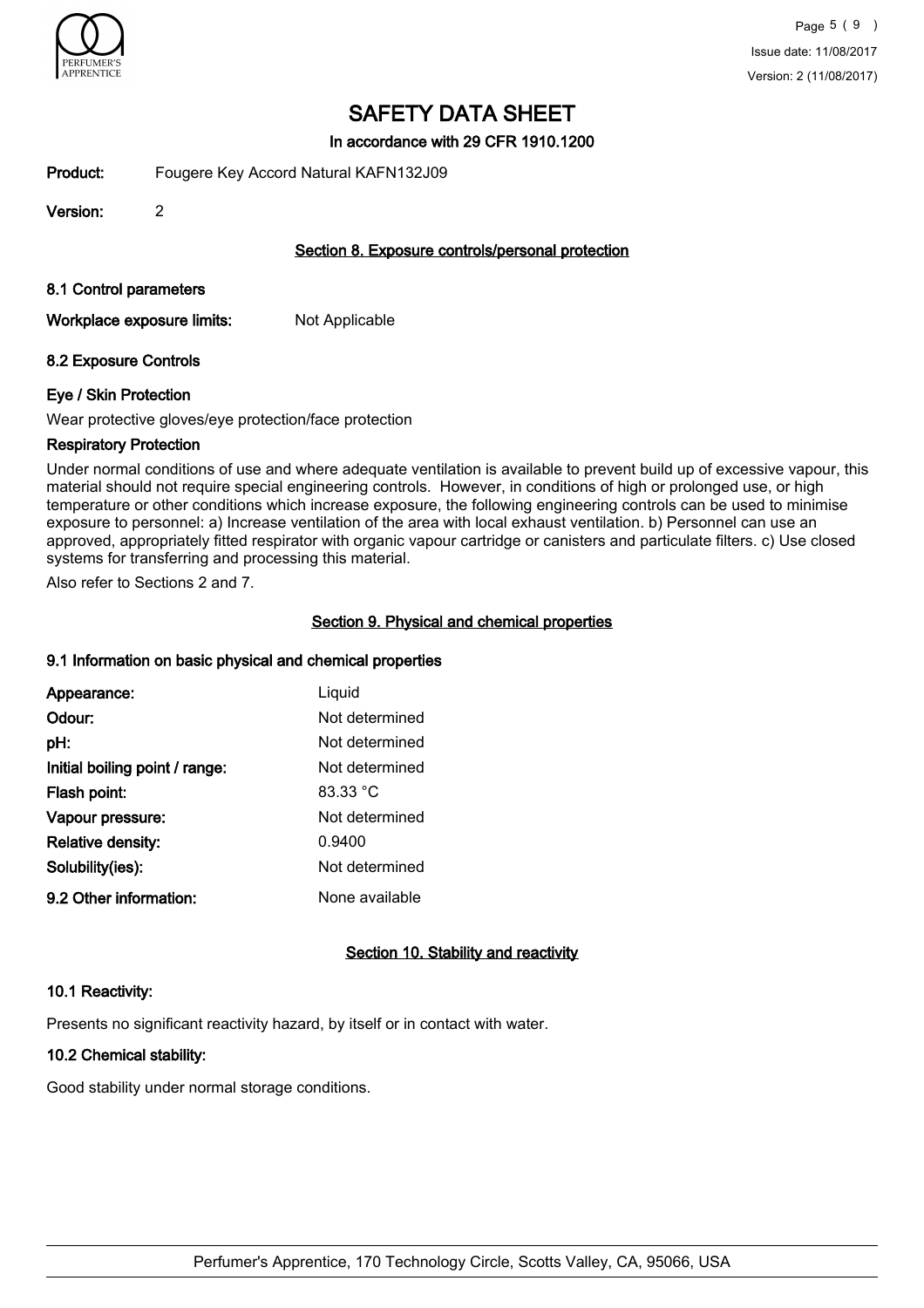

In accordance with 29 CFR 1910.1200

Product: Fougere Key Accord Natural KAFN132J09

Version: 2

### 10.3 Possibility of hazardous reactions:

Not expected under normal conditions of use.

#### 10.4 Conditions to avoid:

Avoid extreme heat.

#### 10.5 Incompatible materials:

Avoid contact with strong acids, alkalis or oxidising agents.

#### 10.6 Hazardous decomposition products:

Not expected.

### Section 11. Toxicological information

#### 11.1 Information on toxicological effects

This mixture has not been tested as a whole for health effects. The health effects have been calculated using the methods outlined in 29 CFR 1910.1200.

May be fatal if swallowed and enters airways.

Causes skin irritation.

May cause an allergic skin reaction.

Causes serious eye irritation.

Suspected of causing cancer (exposure route).

Assumed Toxicity Value (LD50 or ATE) for Acute Oral Toxicity:  $>5000$ Assumed Toxicity Value (LD50 or ATE) for Acute Dermal Toxicity: Not Applicable Assumed Toxicity Value (LC50 or ATE) for Acute Inhalation Toxicity: Not Available **Inhalation Route:** Not Available in the United States of Available in the United States of Available in the United States of Available in the United States of Available in the United States of Available in the United Stat

#### Information about hazardous ingredients in the mixture

Not Applicable

Refer to Sections 2 and 3 for additional information.

#### Section 12. Ecological information

#### 12.1 Toxicity:

Toxic to aquatic life with long lasting effects.

| 12.2 Persistence and degradability: | Not available |
|-------------------------------------|---------------|
| 12.3 Bioaccumulative potential:     | Not available |
| 12.4 Mobility in soil:              | Not available |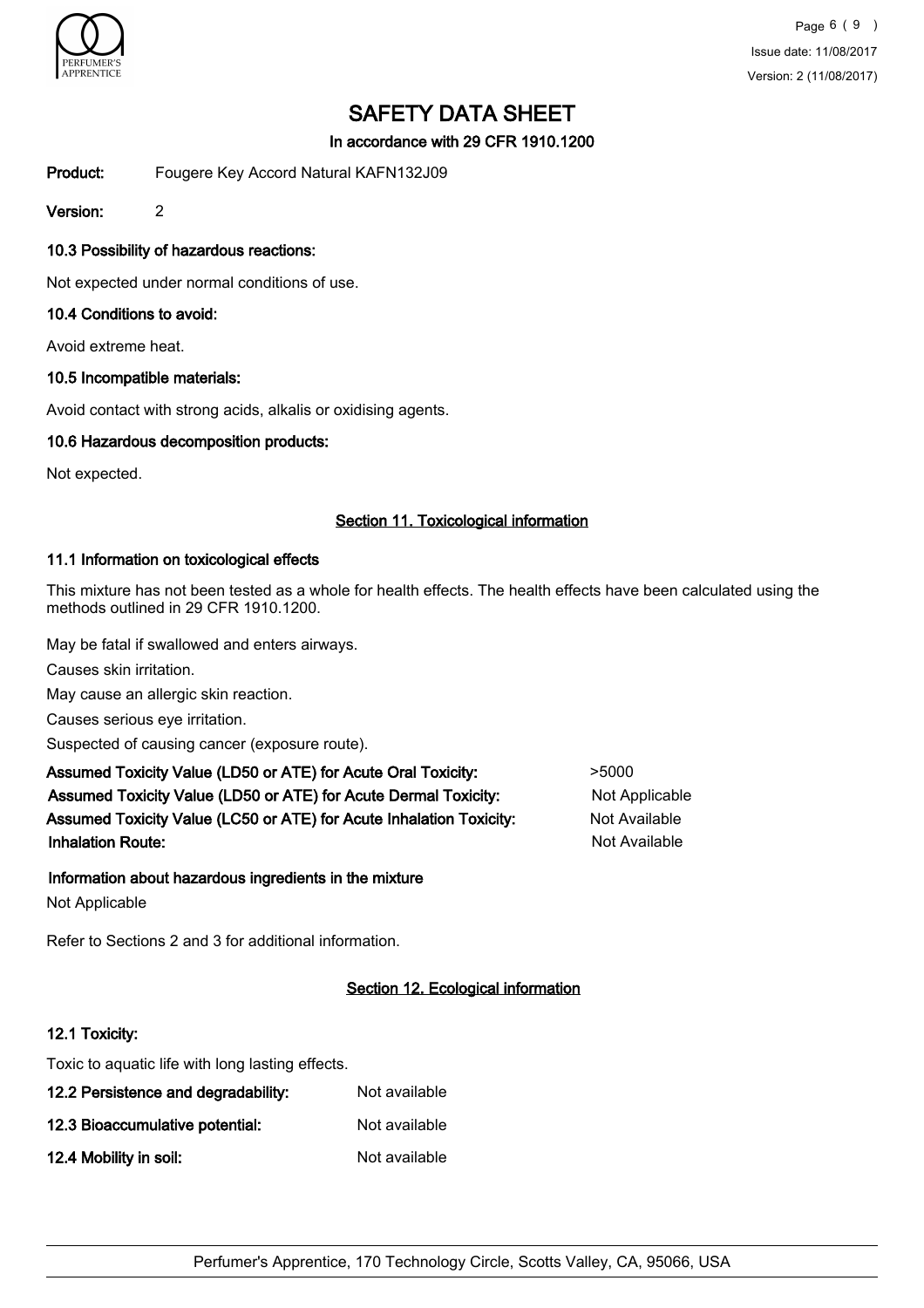

In accordance with 29 CFR 1910.1200

Product: Fougere Key Accord Natural KAFN132J09

Version: 2

### 12.5 Results of PBT and vPvB assessment:

This substance does not meet the PBT/vPvB criteria of REACH, annex XIII.

12.6 Other adverse effects: Not available

#### Section 13. Disposal considerations

# 13.1 Waste treatment methods:

Dispose of in accordance with local regulations. Avoid disposing into drainage systems and into the environment. Empty containers should be taken to an approved waste handling site for recycling or disposal.

#### Section 14. Transport information

| 14.1 UN number:                    | UN3082                                                                        |
|------------------------------------|-------------------------------------------------------------------------------|
| 14.2 UN Proper Shipping Name:      | ENVIRONMENTALLY HAZARDOUS SUBSTANCE, LIQUID, N.O.S. (d-<br>Limonene)          |
| 14.3 Transport hazard class(es):   | 9                                                                             |
| Sub Risk:                          |                                                                               |
| 14.4. Packing Group:               | Ш                                                                             |
| <b>14.5 Environmental hazards:</b> | This is an environmentally hazardous substance.                               |
| 14.6 Special precautions for user: | None additional                                                               |
|                                    | 14.7 Transport in bulk according to Annex II of MARPOL73/78 and the IBC Code: |

Not applicable

## Section 15. Regulatory information

#### 15.1 Safety, health and environmental regulations/legislation specific for the substance or mixture

None additional

#### 15.2 Chemical Safety Assessment

A Chemical Safety Assessment has not been carried out for this product.

#### Section 16. Other information

| Concentration % Limits:  | EDI 2=97.42% SS 1=11.38% CAR 2=58.82% |
|--------------------------|---------------------------------------|
| Total Fractional Values: | EDI 2=1.03 SS 1=8.79 CAR 2=1.70       |

Key to revisions:

2.1 Classification of the substance or mixture

#### Key to abbreviations:

| <b>Abbreviation</b> | ∣ Meaning                    |
|---------------------|------------------------------|
| AH ·                | Aspiration Hazard Category 1 |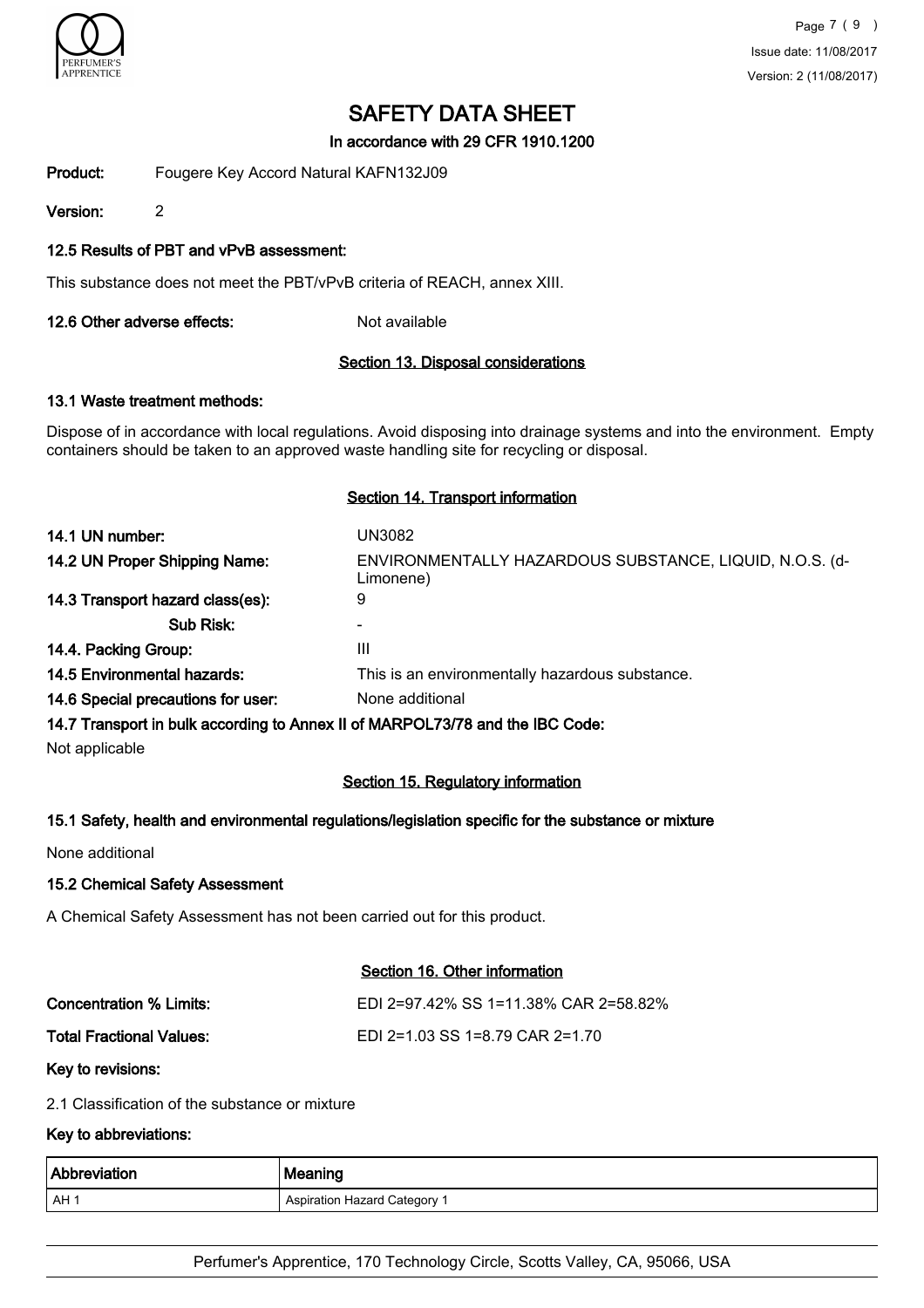

### In accordance with 29 CFR 1910.1200

# Product: Fougere Key Accord Natural KAFN132J09

# Version: 2

| ATO <sub>4</sub> | Acute Toxicity - Oral Category 4                                                                                                    |
|------------------|-------------------------------------------------------------------------------------------------------------------------------------|
| CAR <sub>2</sub> | Carcinogenicity Category 2                                                                                                          |
| EDI <sub>1</sub> | Eye Damage / Irritation Category 1                                                                                                  |
| EDI 2A           | Eye Damage / Irritation Category 2A                                                                                                 |
| FL <sub>3</sub>  | Flammable Liquid, Hazard Category 3                                                                                                 |
| FL <sub>4</sub>  | Flammable Liquid, Hazard Category 4                                                                                                 |
| H226             | Flammable liquid and vapour.                                                                                                        |
| H <sub>227</sub> | Combustible liquid.                                                                                                                 |
| H302             | Harmful if swallowed.                                                                                                               |
| H304             | May be fatal if swallowed and enters airways.                                                                                       |
| H315             | Causes skin irritation.                                                                                                             |
| H317             | May cause an allergic skin reaction.                                                                                                |
| H318             | Causes serious eye damage.                                                                                                          |
| H319             | Causes serious eye irritation.                                                                                                      |
| H341             | Suspected of causing genetic defects (exposure route).                                                                              |
| H351             | Suspected of causing cancer (exposure route).                                                                                       |
| MUT <sub>2</sub> | Germ Cell Mutagenicity Category 2                                                                                                   |
| P202             | Do not handle until all safety precautions have been read and understood.                                                           |
| P210             | Keep away from heat, sparks, open flames and hot surfaces. - No smoking.                                                            |
| P233             | Keep container tightly closed.                                                                                                      |
| P240             | Ground/bond container and receiving equipment.                                                                                      |
| P241             | Use explosion-proof electrical, ventilating and lighting equipment.                                                                 |
| P242             | Use only non-sparking tools.                                                                                                        |
| P243             | Take precautionary measures against static discharge.                                                                               |
| P261             | Avoid breathing vapour or dust.                                                                                                     |
| P264             | Wash hands and other contacted skin thoroughly after handling.                                                                      |
| P270             | Do not eat, drink or smoke when using this product.                                                                                 |
| P272             | Contaminated work clothing should not be allowed out of the workplace.                                                              |
| P280             | Wear protective gloves/eye protection/face protection.                                                                              |
| P301/310         | IF SWALLOWED: Immediately call a POISON CENTER or doctor/physician.                                                                 |
| P301/312         | IF SWALLOWED: call a POISON CENTER or doctor/physician if you feel unwell.                                                          |
| P302/352         | IF ON SKIN: Wash with plenty of soap and water.                                                                                     |
| P303/361/353     | IF ON SKIN (or hair): Remove/take off immediately all contaminated clothing. Rinse skin with<br>water/shower.                       |
| P305/351/338     | IF IN EYES: Rinse cautiously with water for several minutes. Remove contact lenses, if present and easy<br>to do. Continue rinsing. |
| P308/313         | IF exposed or concerned: Get medical advice/attention.                                                                              |
| P310             | Immediately call a POISON CENTER or doctor/physician.                                                                               |
| P330             | Rinse mouth.                                                                                                                        |
| P331             | Do not induce vomiting.                                                                                                             |
| P332/313         | If skin irritation occurs: Get medical advice/attention.                                                                            |
| P333/313         | If skin irritation or rash occurs: Get medical advice/attention.                                                                    |
| P337/313         | If eye irritation persists: Get medical advice/attention.                                                                           |
| P362             | Take off contaminated clothing and wash before reuse.                                                                               |